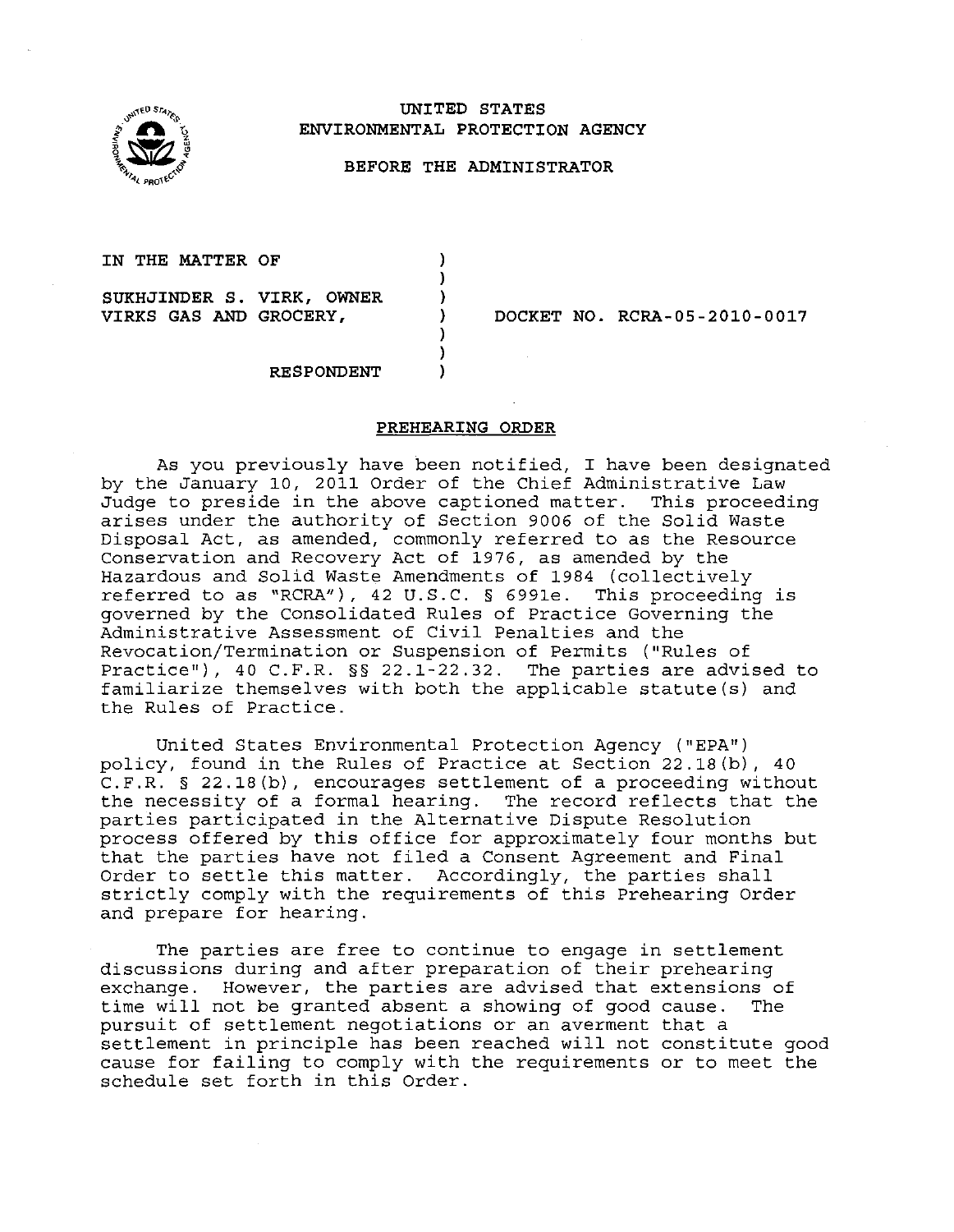The following requirements of this Order concerning prehearing exchange information are authorized by Section  $22.19(a)$  of the Rules of Practice, 40 C.F.R. § 22.19(a). As such, it is directed that the following prehearing exchange takes place:

- 1. Each party shall submit:
	- (a) the names of any expert or other witnesses it intends to call at the hearing, together with a brief narrative summary of each witness's expected testimony, or a statement that no witnesses will be called; and
	- (b) copies of all documents and exhibits which each party intends to introduce into evidence at the<br>hearing. The exhibits should include a curricu. The exhibits should include a curriculum vitae or resume for each proposed expert witness. If photographs are submitted, the photographs must be actual unretouched photographs. The documents and exhibits shall be identified as "Complainant's" or "Respondent's" exhibits, as appropriate, and numbered with Arabic numerals  $(e,q., "Complainant's Exhibit 1");$  and
	- (c) a statement expressing its view as to the place for the hearing and the estimated amount of time needed to present its direct case.

See Sections 22.19(a), (b), and (d) of the Rules of Practice, 40 C.F.R.  $\S$  22.19(a), (b), and (d). See also Section 22.21(d) of the Rules of Practice, 40 C.F.R. § 22.21(d).

- 2. Complainant shall submit a statement explaining in detail how the proposed penalty was determined, including a description of how the specific provisions of any Agency penalty or enforcement policies and/or guidelines were applied in calculating the penalty.
- 3. Respondent shall submit a statement explaining why the proposed penalty should be reduced or eliminated. Respondent intends to take the position that he is unable to pay the proposed penalty or that payment will have an adverse effect on his ability to continue to do business, Respondent shall furnish supporting documentation such as certified copies of financial statements or tax returns.
- 4. Complainant shall submit a statement regarding whether the Paperwork Reduction Act of 1980 ("PRA"), 44 U.S.C. §§ 3501 et *seq.,* applies to this proceeding; whether there is a current Office of Management and Budget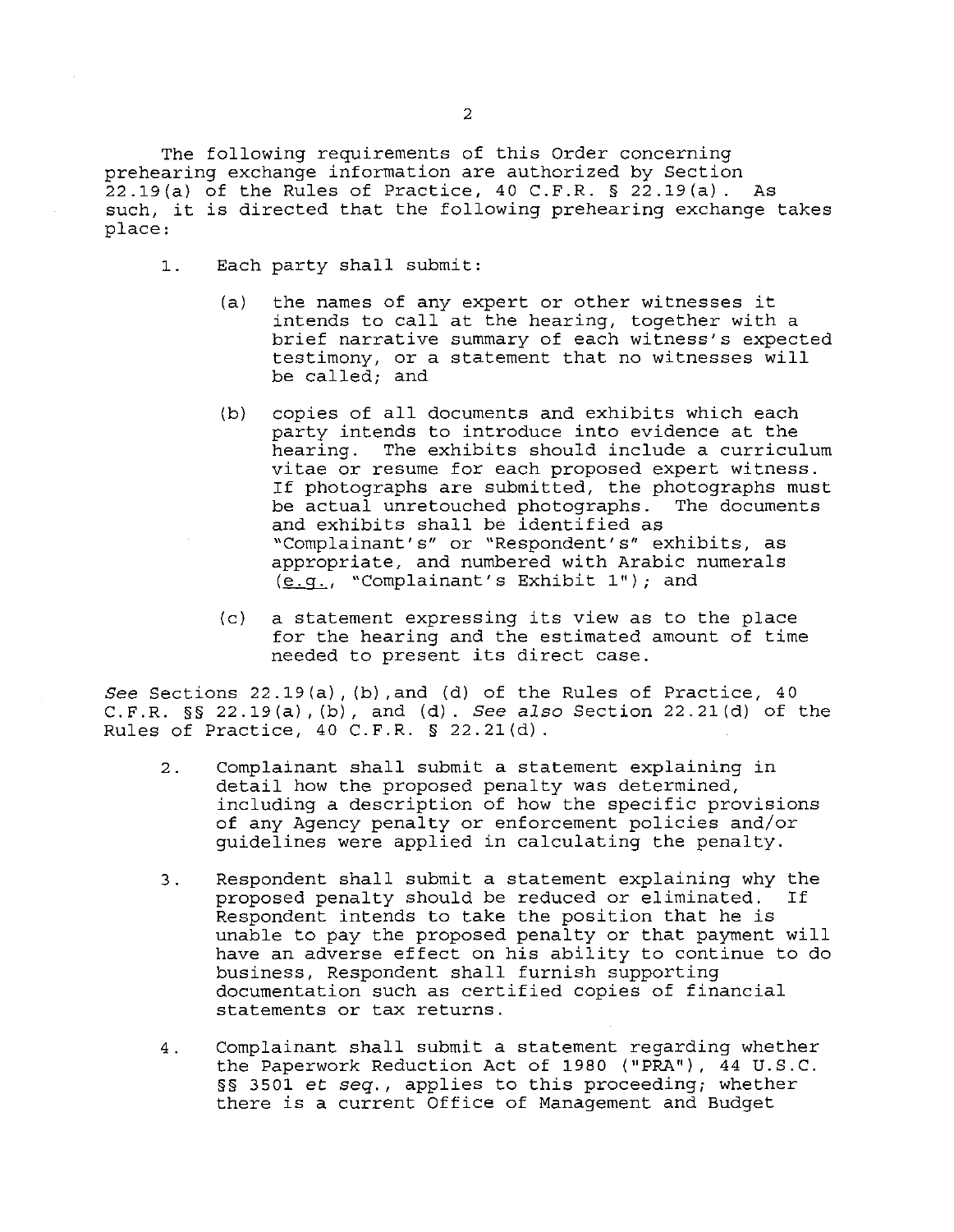control number involved herein; and whether the provisions of Section 3512 of the PRA are applicable in this case.

*See* Section 22.19(a) (3) of the Rules of Practice, 40 C.F.R. § 22.19(a) (3).

The prehearing exchange delineated above shall be filed *in seriatim* manner, according to the following schedule:

| February 16, 2011 | $\mathcal{L}_{\text{max}} = \mathcal{L}_{\text{max}}$ | Complainant's Initial<br>Prehearing Exchange                                          |
|-------------------|-------------------------------------------------------|---------------------------------------------------------------------------------------|
| March 16, 2011    | $\sim$                                                | Respondent's Prehearing Exchange,<br>including any direct and/or<br>rebuttal evidence |
| March 30, 2011    | $\overline{\phantom{a}}$                              | Complainant's Rebuttal Prehearing<br>Exchange (if necessary)                          |

In his Answer, Respondent exercised his right under Section 554 of the Administrative Procedure Act ("APA"), 5 U.S.C. § 554, to request a hearing in this matter. If the parties cannot settle with a Consent Agreement and Final Order, a hearing will be held in accordance with Section 556 of the APA, 5 U.S.C. §<br>556. Section 556(d) of the APA provides that a party is entip Section 556(d) of the APA provides that a party is entitled to present its case or defense by oral or documentary evidence, to submit rebuttal evidence, and to conduct such crossexamination as may be required for a full and true disclosure of the facts. Thus, Respondent has the right to defend himself against Complainant's charges by way of direct evidence, rebuttal evidence, or through cross-examination of Complainant's witnesses. Respondent is entitled to elect any or all three means to pursue his defense.

If Respondent elects only to conduct cross-examination of Complainant's witnesses and to forgo the presentation of direct and/or rebuttal evidence, Respondent shall serve a statement to that effect on or before the date for filing its prehearing exchange. Each party is hereby reminded that failure to comply with the prehearing exchange requirements set forth herein, including Respondent's statement of election only to conduct cross-examination of Complainant's witnesses, can result in the entry of a default judgment against the defaulting party. *See*  Section 22.17 of the Rules of Practice, 40 C.F.R. § 22.17.

The original and one copy of all pleadings, statements, and documents (with any attachments) required or permitted to be filed by this Order (including a ratified Consent Agreement and Final Order) shall be filed with the Regional Hearing Clerk, and copies (with any attachments) shall be sent to the undersigned and all other parties. The parties are advised that e-mail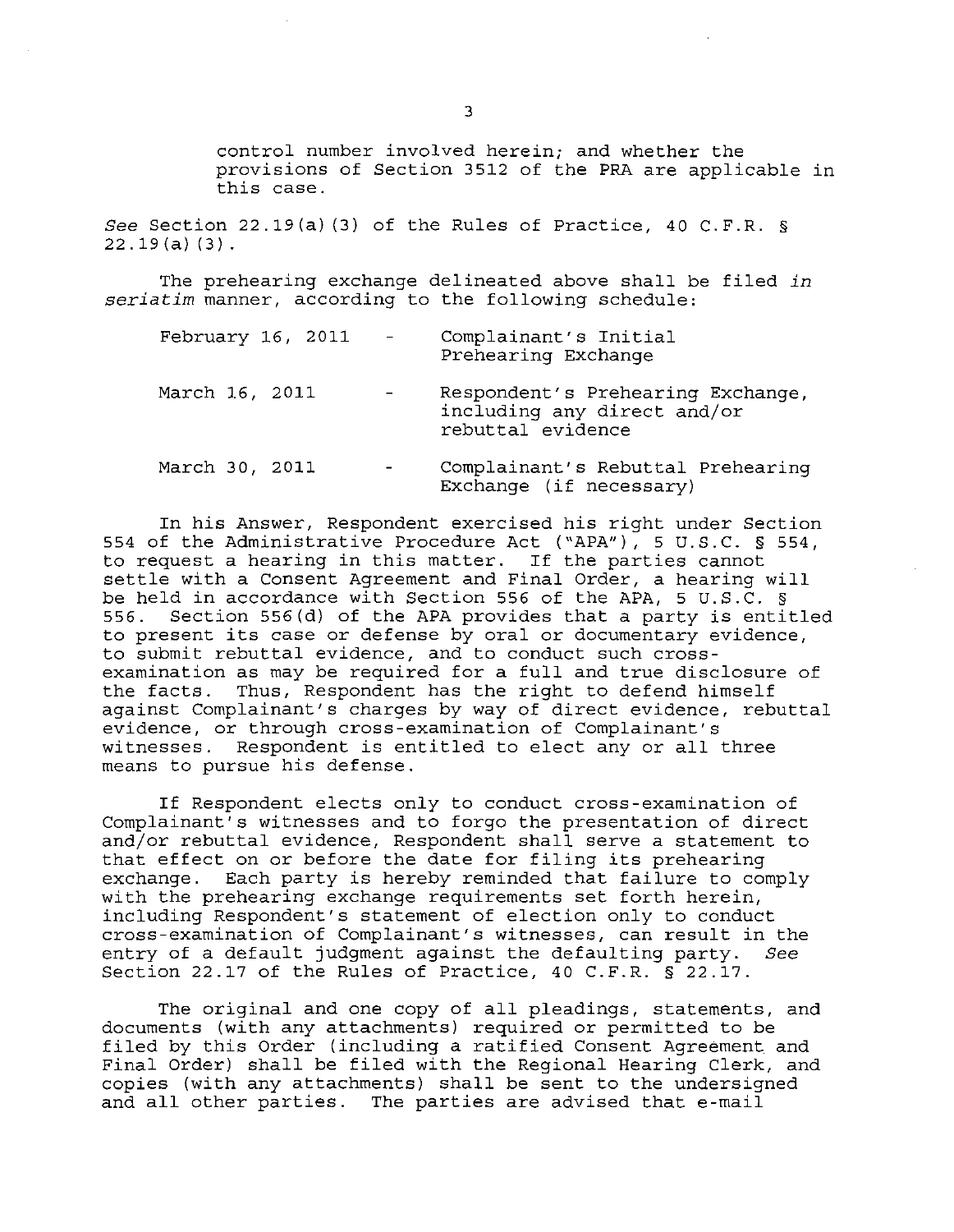correspondence with the Administrative Law Judge is not authorized. *See* Section 22.5(a) of the Rules of Practice, 40 C.F.R. § 22.5(a).

The prehearing exchange information required by this Order to be sent to the Presiding Judge, as well as any other further pleadings, shall be addressed as follows:

The statements and information required by this Order to be sent to the undersigned, as well as any other further pleadings, shall be addressed as follows:

If sending by United States Postal Service (USPS): EPA Office of Administrative Law Judges 1200 Pennsylvania Avenue, NW Mail Code 1900L Washington, DC 20460-2001

If sending by a non-USPS courier, such as UPS or Federal Express: EPA Office of Administrative Law Judges 1099 14th Street, NW Suite 350, Franklin Court Washington, DC 20005

Telephone contact may be made with my legal staff assistant, Mary Angeles, at (202) 564-6281. The facsimile number is (202)  $565 - 0044$ .

Barbara A. Gunning Administrative Law Judge

Dated: January 19, 2011 Washington, DC